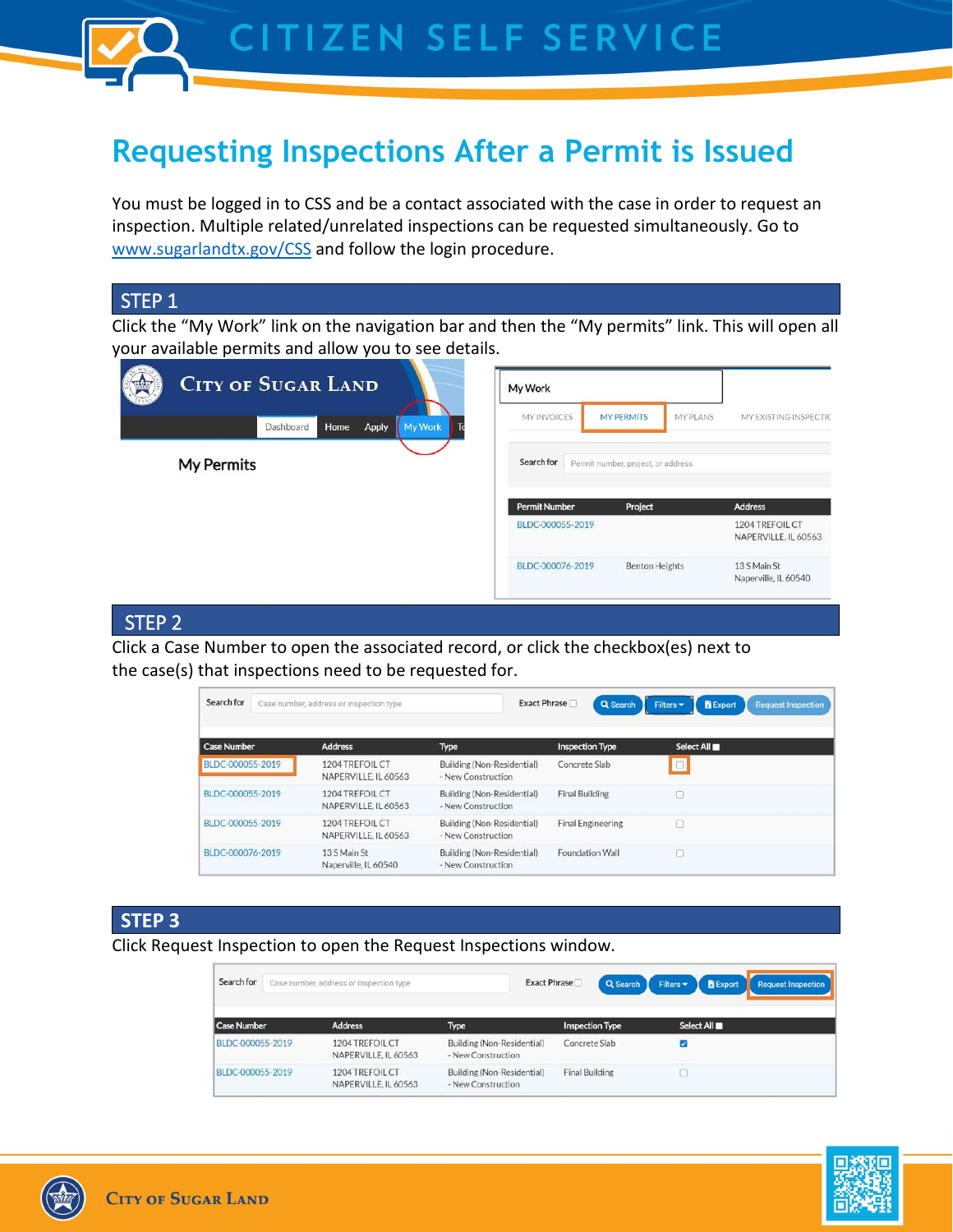

## **STEP 4**

The Request Inspections screen will open.

| #BLDC-2022-00026          |                                        |                                |
|---------------------------|----------------------------------------|--------------------------------|
| <b>Inspection Type:</b>   | Building - Grade Beams Case Type:      | New Commercial Building Permit |
| Address:                  | 111 GILLINGHAM LN SUGAR LAND, TX 77478 |                                |
| * Contact Name            |                                        |                                |
| * Contact Phone           |                                        |                                |
| * Requested Date          |                                        | 昔                              |
| <b>Comments/Gate Code</b> |                                        |                                |

## **STEP 5**

Click on the Calendar to choose a requested date for the inspection and fill in comments about the requested inspection in the Comments/Gate Code box. Once you have completed these steps, click Submit.

**Dequest Inconstigue (1)** 

|                  | <b>Comments/Gate Code</b> |  |
|------------------|---------------------------|--|
| * Requested Date |                           |  |

Navigate back to the Details screen. The inspection will now be listed under Existing Inspections. You may cancel the inspection by clicking the Cancel Inspection button to the right. Once the inspection has been scheduled the Cancel Inspection button will disappear.

## **STEP 6**

If the request is successful, you will see the inspection information and a green checkmark display.

| <b>Inspection Type:</b>   | Footing                                       |
|---------------------------|-----------------------------------------------|
| <b>Case Type</b>          | Building (Non-Residential) - New Construction |
| Address:                  | 13 S Main St Naperville, IL 60540             |
| <b>Requested Date</b>     | 11/03/2020                                    |
| <b>Comments/Gate Code</b> |                                               |
|                           |                                               |